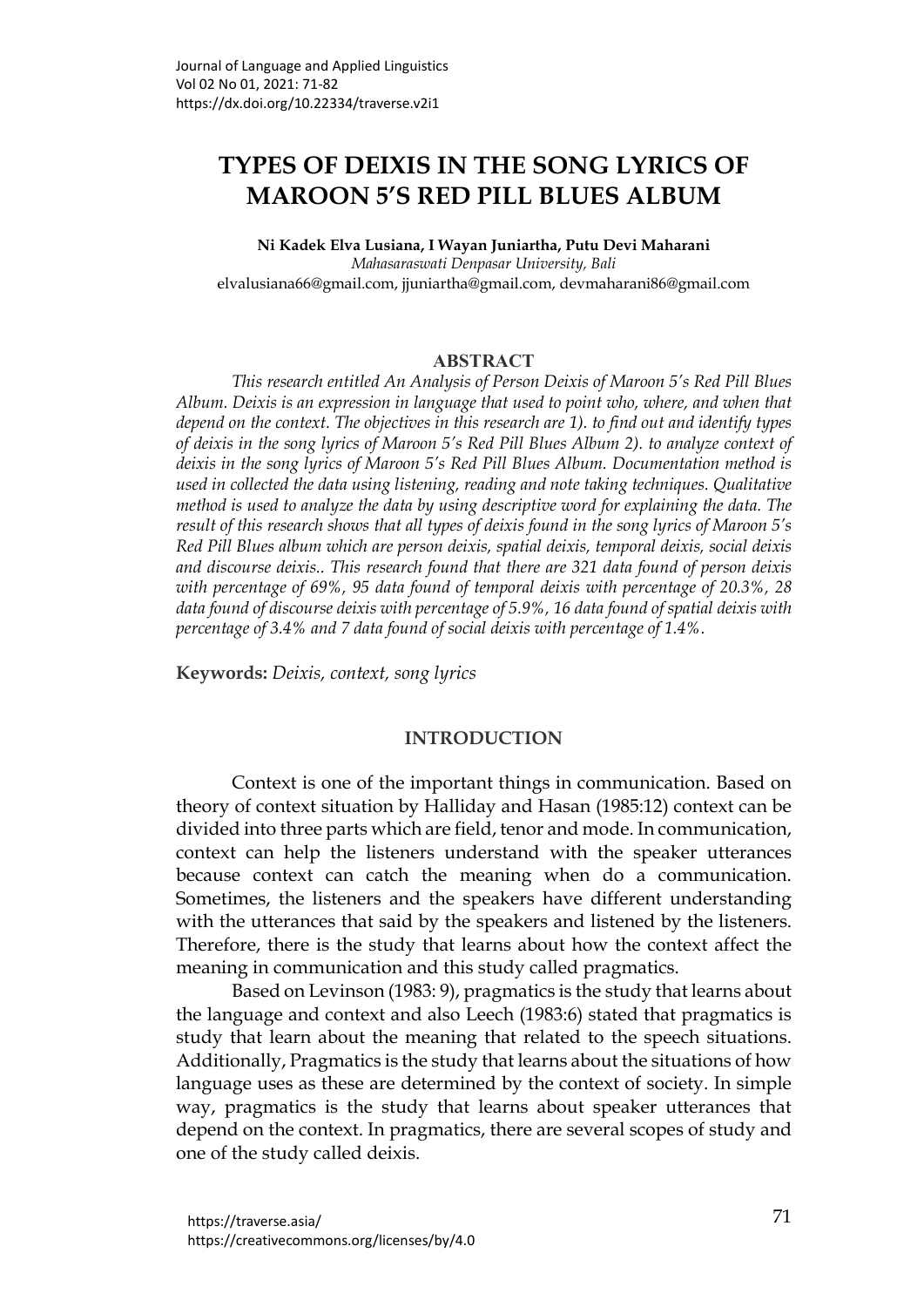Based on Yule (1996), Deixis is the basic things in technical term of utterances and also Cruse (2000:319) stated that deixis is the different perspectives to different people. Deixis is usually directly concerns with the relationship between the language and the context that related to the structures of language (Levinson, 1983:55). Deixis is used to analyze the conversation, utterance or sentence because in every utterance related to point about people, place or time like *I, later, now*. The meaning of the utterance in language will become clear if the listeners know about who, where, and when the utterance is uttered. In simple way, Deictic expression is how someone understanding the context of speaker's statement (Cummings, 2005:22).

Deixis can be found easily in song lyrics. *Red Pill Blues* album by Maroon 5 used as the data source in this study because in that album, there are all kinds of deixis which are person deixis, spatial deixis, temporal deixis, social deixis and discourse deixis.

This study focused on type of deixis and also context of deixis. The objectives of this study are to find out type of deixis and to analyze the context of deixis in the song lyrics of Maroon 5 *Red Pill Blues.* A few researchers usually when they analyze deixis they focused on types of deixis and also the reference meaning however in this study focused on types of deixis and also context of deixis.

#### **METHODS**

 This research used Maroon 5's album entitled Red Pill Blues. In this album, there are ten (10) English songs entitled *Best 4 U, Wait, Girls Like You, Whiskey, Closure, What Lovers Do, Lips on You, Who I am, Help Me Out, Bet My Heart.* This album was released on 3rd November 2017. This album has been sold 94,000 copies in the first week and over 1.000.000 copies in the end of the year 2017. This album got Platinum certified from Recording Industry Association of America. This album also won decade award at 2017 Teen Choice Awards and became top ten in Canada, Australia, United Kingdom and Switzerland. In this album, there are all kinds of deixis found however the most commonly found is person deixis.

 Documentation method is used for collecting the data in this study. In collecting the data, there are three steps as follows: first, listening to the song lyrics of Maroon 5's Red Pill Blues Album to get better understanding. Second, reading the song lyrics to determine which are in the song lyrics of Maroon 5's Red Pill Blues Album consist of person deixis. Third, classifying and note taking the song lyrics that consist of person deixis based on theory of deictic type by Cruse (2000: 2006). Qualitative method is used in analyzing the data in this study. In analyzing the data, there are two steps that is taken, as follows : first, analyzing the person deixis term in the song lyrics of Maroon 5's Red Pill Blues Album based on theory of deictic types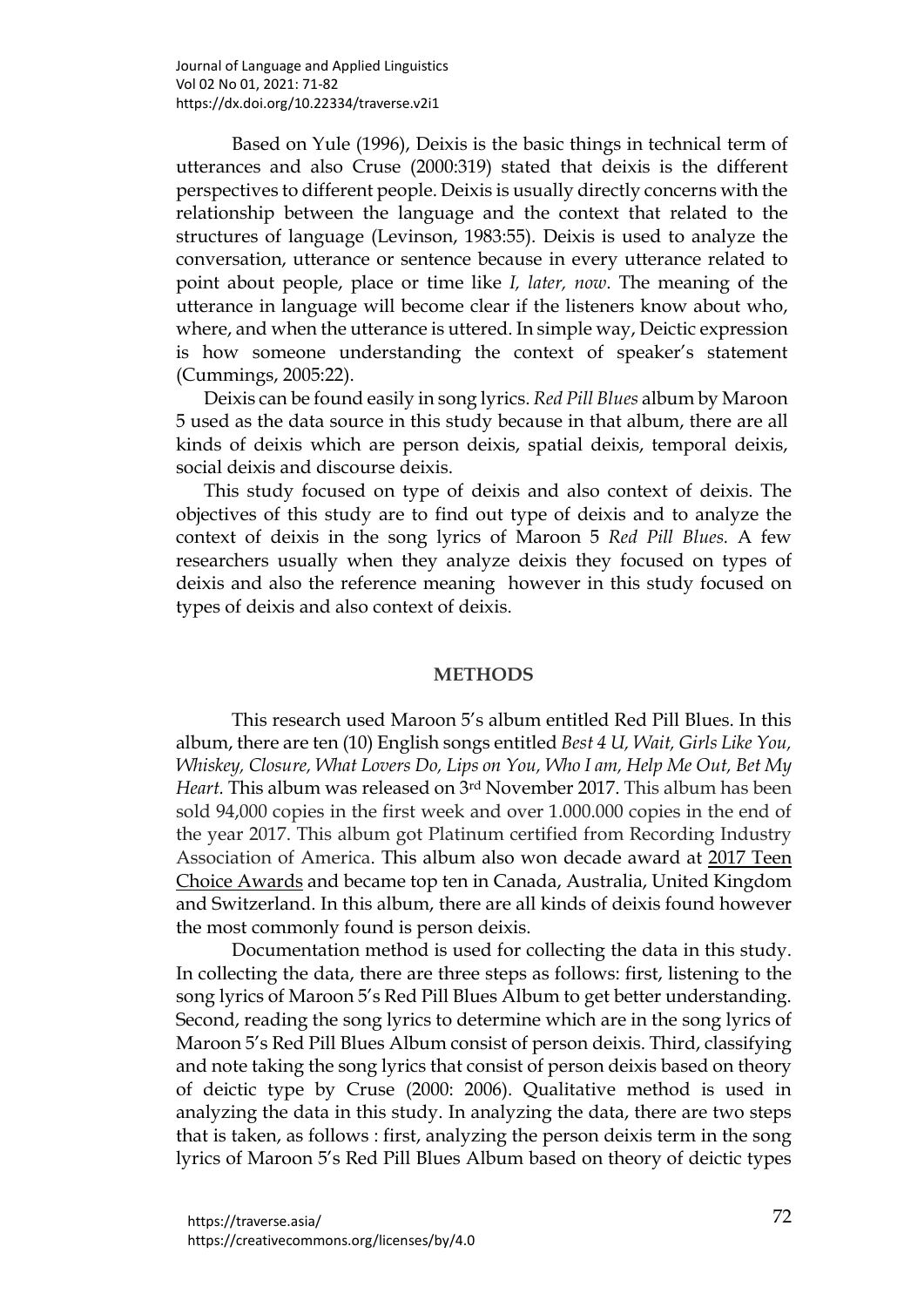by Cruse (2000: 2006). Second, analyzing context of person deixis in the song lyrics of Maroon 5's Red Pill Blues Album based on theory of context situation by Halliday and Hassan (1985).

# **RESULTS AND DISCUSSION**

## **RESULT**

The results of this study show that in ten (10) songs person deixis occurs, in seven (7) songs spatial deixis occurs, in ten (10) songs temporal deixis occurs, in five (5) songs social deixis occurs and in nine (9) songs discourse deixis occurs. The percentage of data and the detailed description are presented below.

| No. | Types of<br><b>Deixis</b> | Classification<br>S | Data | <b>Total</b><br>Data | Percentage |
|-----|---------------------------|---------------------|------|----------------------|------------|
|     |                           | <b>First Person</b> | 182  |                      |            |
| 1.  | Person<br>Deixis          | Second Person       | 94   | 321                  | 69%        |
|     |                           | Third Person        | 45   |                      |            |
|     |                           | Proximal            | 5    |                      |            |
|     | Spatial<br>Deixis         | Term                |      |                      |            |
| 2.  |                           | Distal Term         | 3    | 16                   | 3.4%       |
|     |                           | Specific            | 8    |                      |            |
|     |                           | Location            |      |                      |            |
|     |                           | Deictic<br>Pure     |      |                      |            |
| 3.  | Temporal                  | Word/               | 26   | 95                   | 20%        |
|     | Deixis                    | Specific Time       |      |                      |            |
|     |                           | Verb Tense          | 69   |                      |            |
| 4.  | Social Deixis             | Social              | 8    | 8                    | 1.7%       |
| 5.  | Discourse                 | Discourse           | 28   | 28                   | 5.9%       |
|     | Deixis                    |                     |      |                      |            |
|     | <b>TOTAL</b>              |                     |      | 468                  | 100        |

 There are five types of deixis mentioned and gathered from the songs, which are person deixis, spatial deixis, temporal deixis, social deixis and discourse deixis from the table above. The most frequently found among all types of deixis is individual deixis, since this album is about the personal love story of the singer or song writer. This makes a lot of individual deixis used by the singer or song writer to point himself. There are 321 individual deixis data identified with a percentage of 69 percent, 95 temporal deixis data with a percentage of 20 percent, 28 discourse deixis data with a percentage of 5.9 percent, 16 spatial deixis data with a percentage of 3.4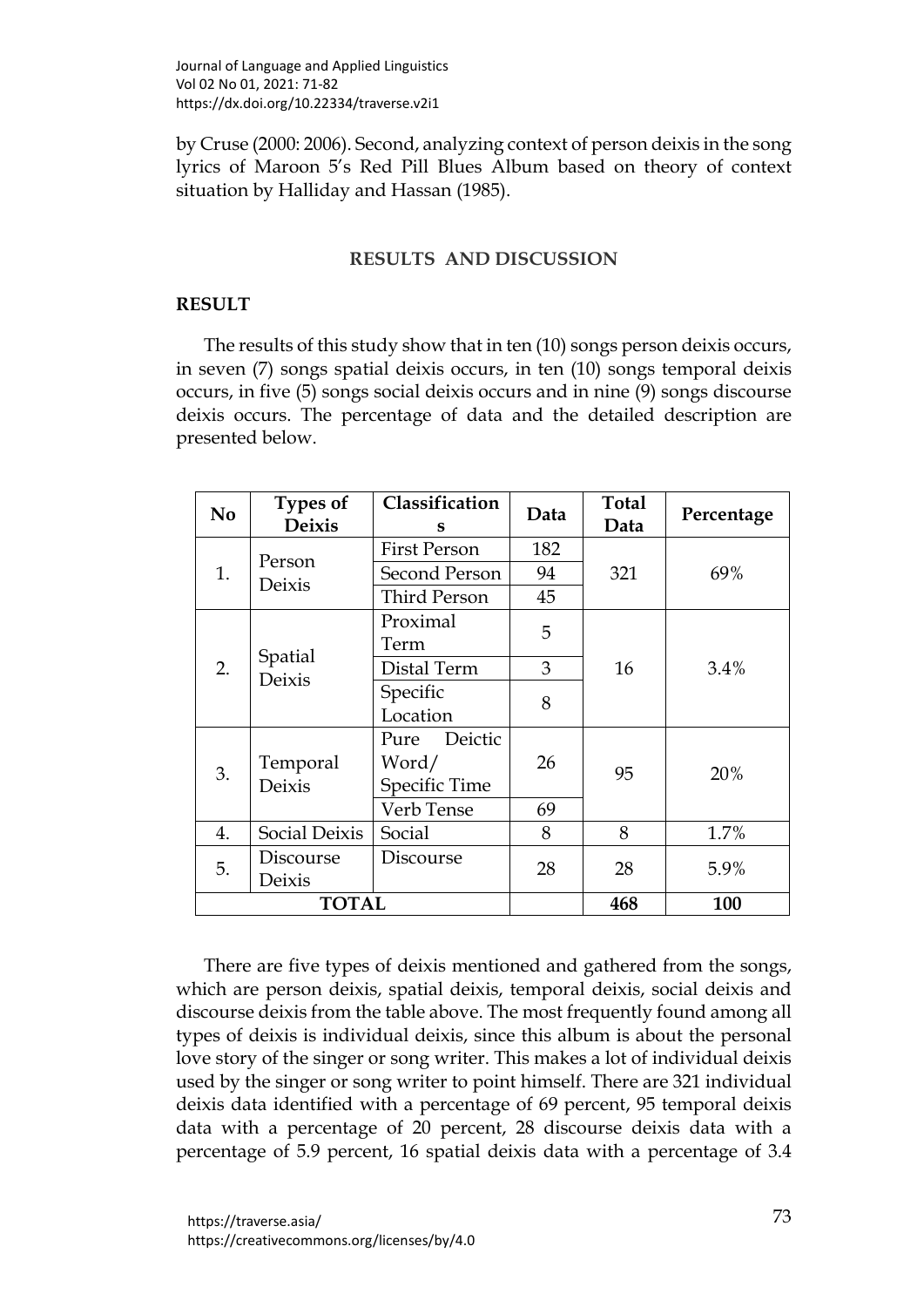percent and 16 spatial deixis data with a percentage of 3.4 percent and 8 social deixis data with a percentage of 1.7 percent. Based on the data above, total of the deictic words which found in Maroon 5's *Red Pill Blues* Album was 468.

### **DISCUSSION**

In this section, the analysis of the data were presented by showing the song lyrics with deictic words in *Red Pill Blues* album to show the utterance which were being analyzed and to give clearer explanation along with its sentences. This study gives clear explanation about the types of deixis and it followed by the analysis of context situation. Here are the analysis of the data.

## PERSON DEIXIS

 The person deixis described by Cruse (2000:319) is an expression that used to point person and it refers to the pronouns. The person who pronounces the utterance or sentence indicates to person deixis. Person deixis is divided into three terms, such as the speaker (first person), the address or the person(s) to whom it is spoken (second person) and the person or persons to whom it is not spoken (third person).

Person deixis also includes pronouns such as (I, mine, you, yours, hers, him, herself, herself, myself), possessive adjectives (my, her, your), and verb inflection (you love, I love, he or she loves).

|     |                   | Personal deictic words |                  |                     |
|-----|-------------------|------------------------|------------------|---------------------|
| No. | <b>Song Title</b> | <b>First Person</b>    | Second<br>Person | <b>Third Person</b> |
| 1.  | Best 4 U          | I, Me, My              | You, Your        | It                  |
| 2.  | What Lovers       | I, Me, We, Us          | You              |                     |
|     | Do                |                        |                  |                     |
| 3.  | Wait              | I, We                  | You, Your        | It                  |
| 4.  | Lips on You       | I, Me, My, We,         | You, Your        |                     |
|     |                   | Us, Our                |                  |                     |
| 5.  | Bet My Heart      | I, Me, My, We          | You              | It, Them            |
| 6.  | Help Me Out       | I, Me, My              | You              |                     |
| 7.  | Who I Am          | I, Me, My              | You, Your        | It, Their           |
| 8.  | Whiskey           | I, Me, My, Mine        | You              | Hers, It, Her,      |
|     |                   |                        |                  | She                 |
| 9.  | Girls<br>Like     | I, Me, My, We,         | You, Your        | It, Them            |
|     | You               | Us                     |                  |                     |
| 10. | Closure           | I, Me, We, Our         | You, Your        | It                  |

 From the table above, it could be seen that the three forms of person deixis occur in all song lyrics of Maroon 5's in ten (10) songs of the *Red Pill*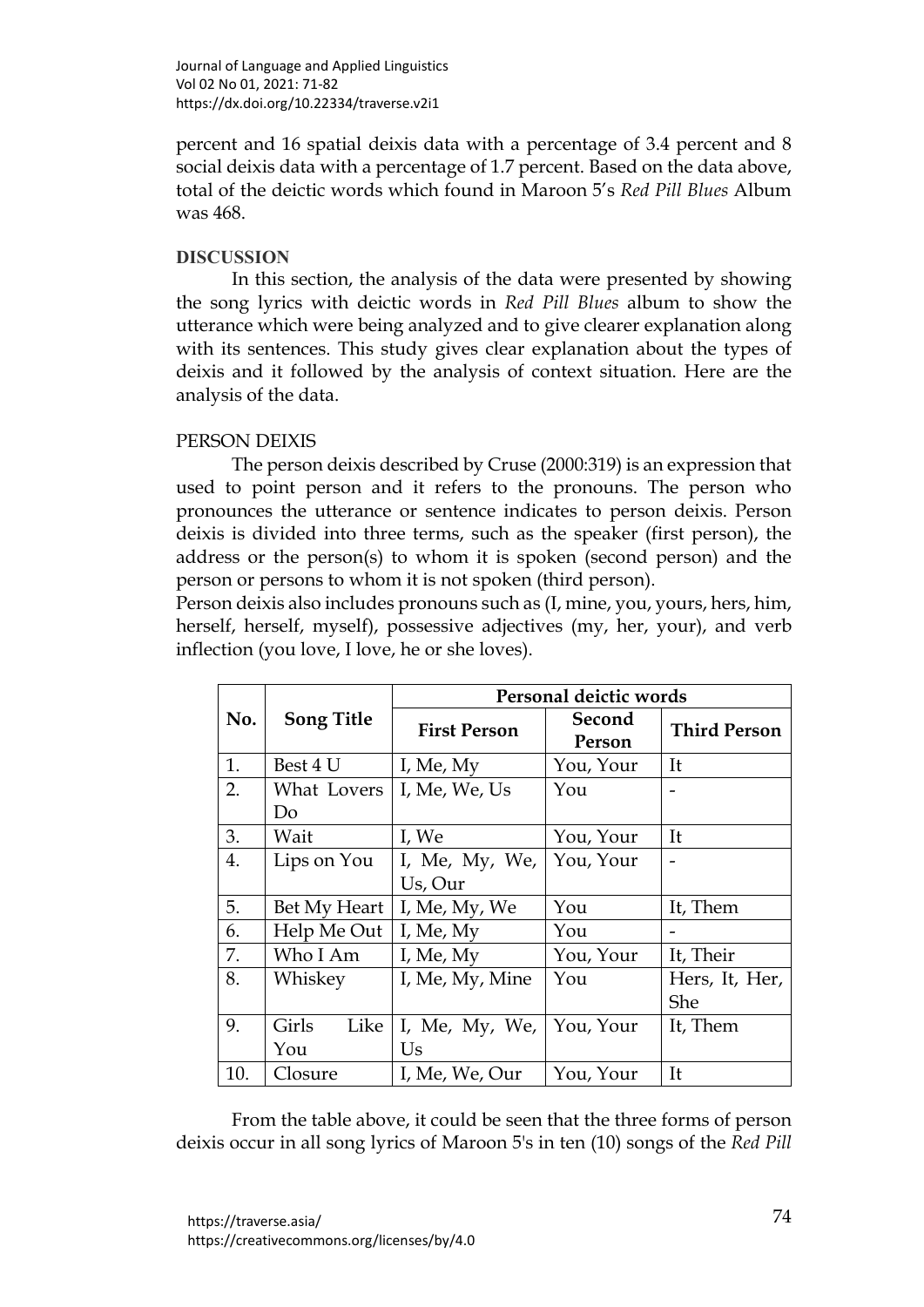*Blues* album. This analysis found three hundred and twenty-one (321) deictic terms belonging to person deixis. It is accompanied by one hundred and eighty two (182) words as deixis for the first person, ninety four (94) words as deixis for the second person and forty five (45) words as deixis for the third person.

### **Data 1**

*You* tell *me I* don't care, tell *me I* never try *I* said *I*'m sorry maybe a million times *It*'s gonna hurt *ya* if *I* don't say goodbye *You* don't believe *me*, *you* don't believe *me* 

(Best 4 U, lines 12-15)

From the song lyrics above is taken from the singer or the song writer's utterance of *Best 4 U* song in *Red Pill Blues* album. The deictic word *I* above with bold italic is used to point the singular person deixis and categorized as pronouns. The deictic word *I* in the song lyrics above indicate to the singer (song writer) itself. It means that the singer (song writer) feels sorry to his girlfriend because of his behaviour.

 The context of deixis from the song lyrics above can be seen by the used of deictic word *I* that used to emphasize the singer (song writer) itself which is about his regret to his girlfriend because of his bad behaviour who always make his girlfriend feel sad. The deictic word *I* also used to show the existence of the singer (song writer) as someone who utter the utterances to the addressee which is his girlfriend. For the existence of his girlfriend can be seen by the use of deictic word *You* in the song lyrics above as someone who received the utterances of the singer (song writer). The song lyrics above can be categorized as informal written language and delivered in spoken language by the singer. In the song lyrics above, the lines 12,13 and 14 that occur person deictic *I*, the song writer used negative declarative in the line 12 and 14 and also used declarative sentence in the line 13 to emphasize himself as *I* because he states to the addressee which is his girlfriend that he does not mean makes his girlfriend hurt because of his bad behaviour therefore he tell his girlfriend to leave him. In this situation, the singer (song writer) expected his girlfriend leave him because he feels that he is not a good man for his girlfriend.

## **SPATIAL DEIXIS**

 Based on Cruse (2006:166), spatial deixis is a deictic word used to point to the speaker and the addressee's position or distance. There are the most basic spatial deixis here and there. It can be 'place close to the speaker' and 'place not close to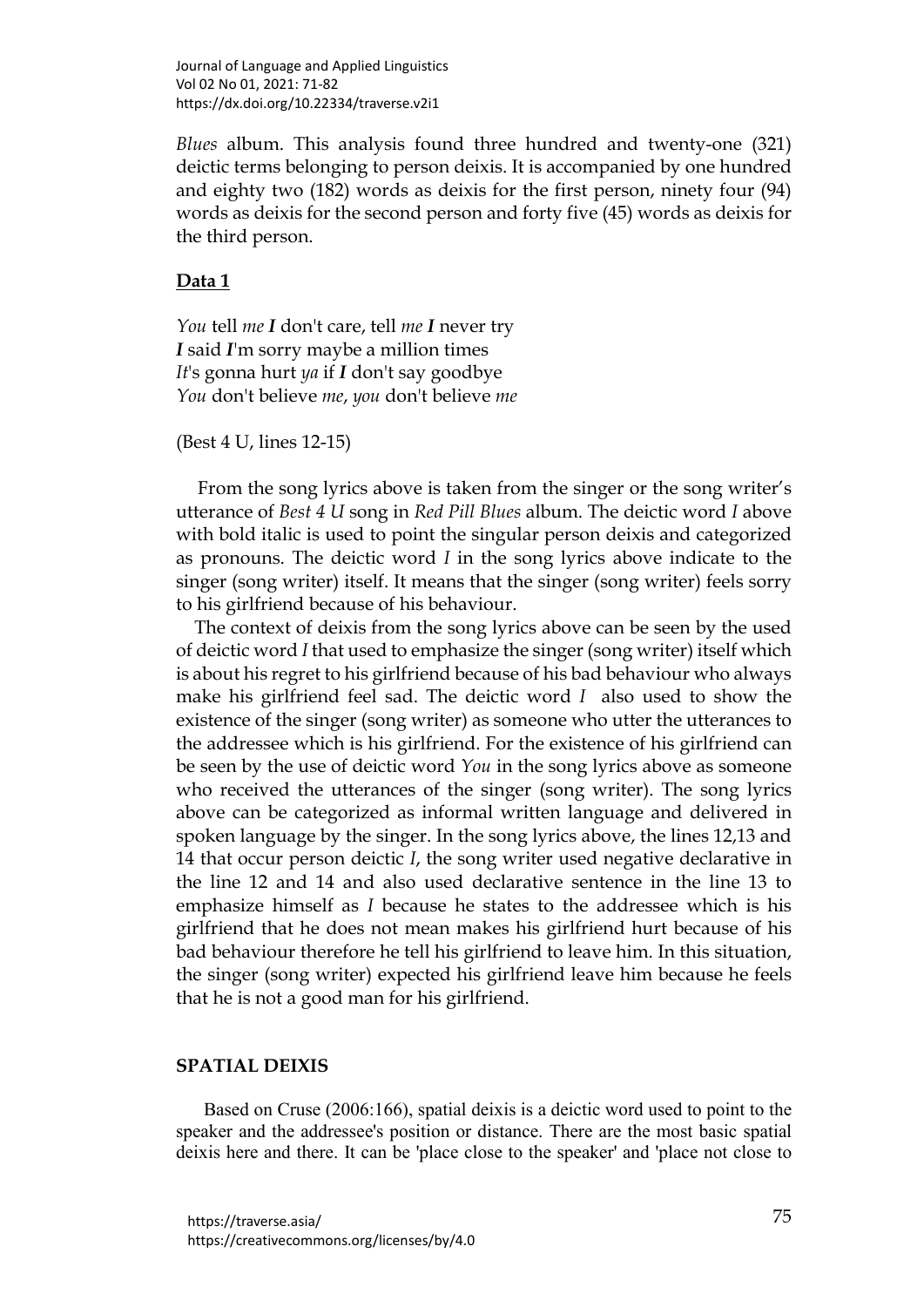the speaker' but also some verb of motion or movement either towards or away from the speaker or listener.

|     |                   | <b>Spatial or Place Deictic Words</b> |               |                          |
|-----|-------------------|---------------------------------------|---------------|--------------------------|
| No. | <b>Song Title</b> | Proximal                              | <b>Distal</b> | <b>Motion</b> or         |
|     |                   | Term                                  | Term          | <b>Specific Location</b> |
| 1.  | Best 4 U          |                                       |               |                          |
| 2.  | What Lovers Do    | $\overline{\phantom{0}}$              |               |                          |
| 3.  | Wait              |                                       |               | Come here                |
| 4.  | Lips on You       | Here                                  |               |                          |
| 5.  | Bet My Heart      |                                       |               | Come, Leave              |
| 6.  | Help Me Out       |                                       |               |                          |
| 7.  | Who I Am          | This                                  |               |                          |
| 8.  | Whiskey           | This                                  |               | Make a run               |
| 9.  | Girls Like You    | Here,                                 | That,         | Come, Meet               |
|     |                   | This                                  | Far           |                          |
| 10. | Closure           |                                       | That          | Come over, Come          |
|     |                   |                                       |               | here                     |

 Spatial deixis can be seen from the above table and three terms of spatial deixis occur. This study found sixteen (16) deictic words belonging to spatial deixis, followed by five (5) deictic words as spatial deixis' proximal term, three (3) deictic words as spatial deixis' distal term, and eight (8) deictic words as spatial deixis' motion or specific location.

# **Data 2**

I don't really want a white horse and a carriage (Carriage) I'm thinkin' more a white Porsches and carats I need you right *here* 'cause every time you're *far*  I play with *this* kitty like you play wit' your guitar, ah (Girls Like You, lines 59-62)

The italic bold deictic word *Here* indicates the location of the speaker or the song writer who utters the utterance in the lyric above. *Here* indicates the location where the singer or song writer in the lyrics is located. It is known as a proximal word because it shows the location of closeness to the speaker. In the song lyrics above, the deictic word *Here* means that the singer (song writer) wants her boyfriend beside her who stayed in the position of the singer (song writer).

For context of deixis in the song lyrics above, the spatial deictic word *Here* used to emphasize that the singer (song writer) need her boyfriend beside her especially in the location where the singer or song writer now. In this situation can be seen the singer or song writer loves her boyfriend sincerely because she need her boyfriend beside her rather than the wealth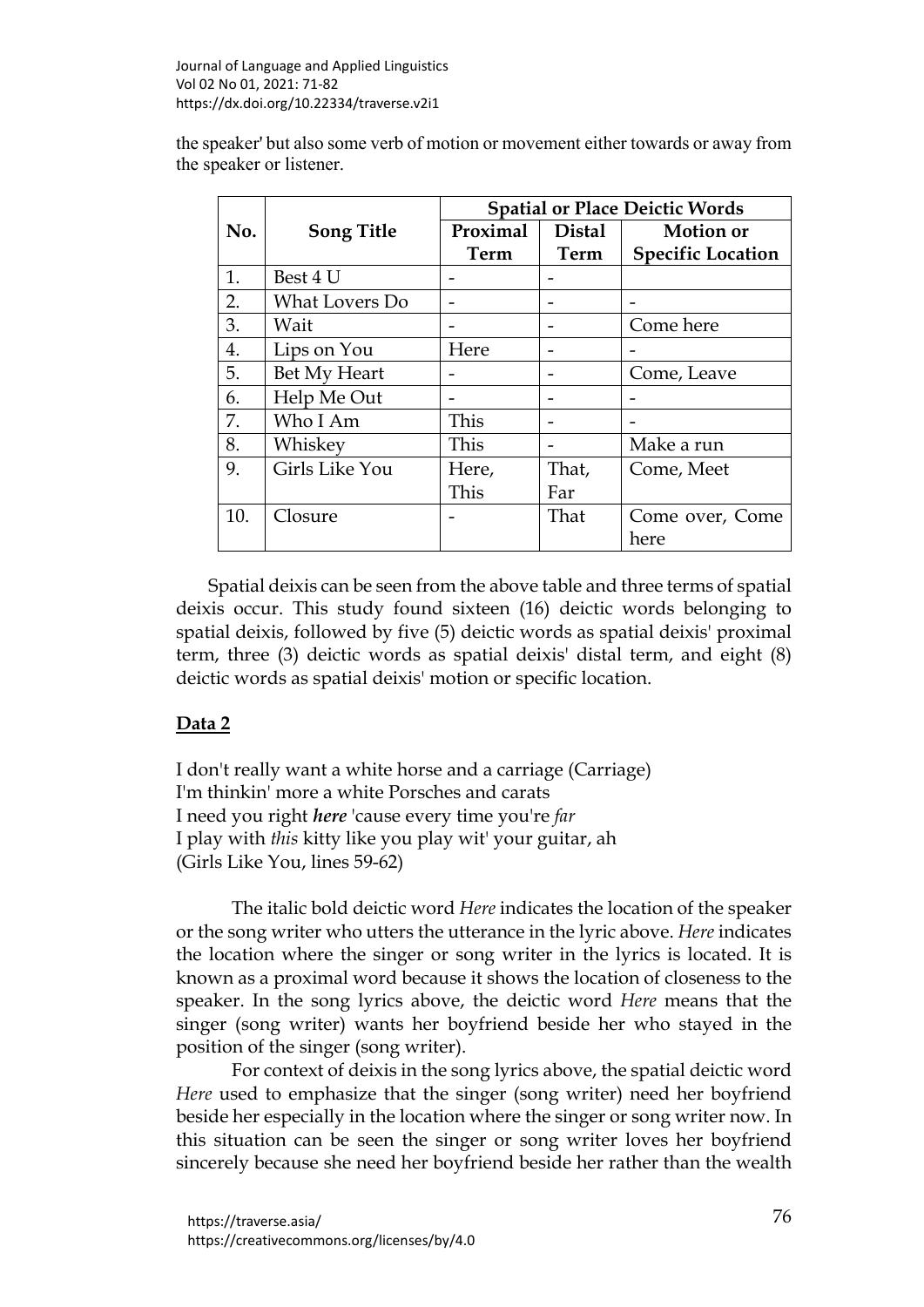of her boyfriend. The song tells about a woman who loves his boyfriend without sees from what his boyfriend have like a fancy thing. It means that her boyfriend did not need to buy her a luxury gift because the singer (song writer) only needs her boyfriend with her. In the lines 59-62, it can be seen the use of deictic word *I* is used to represent herself who need her boyfriend beside her. The deictic *I* in here is someone who utter the utterance to the addressee. The addressee here used deictic word *You* to represent the singer or song writer's boyfriend as someone who is received the utterance of the singer (song writer). The song lyrics above categorized as informal written language and delivered in spoken language by the singer. In line 61 the deictic word *Here* in the song lyrics above used declarative sentence because she states that she need her boyfriend beside her because when her boyfriend is far, she only play with her cat. In that situation the singer hoped that her boyfriend will spend his time more with her because she is really need him beside her.

# **TEMPORAL DEIXIS**

 The time of the speech occurrence is referred to as temporal deixis or temporal deictic word (Cruse, 2006: 179; 2006: 321). This study found and classified the ten (!0) songs that illustrate temporal deixis or time deixis in each song from Maroon 5's *Red Pill Blues* album.

|     |                   | <b>Temporal or Time Deictic Words</b> |                        |  |
|-----|-------------------|---------------------------------------|------------------------|--|
| No. |                   | Pure deictic                          | <b>Verb Tense</b>      |  |
|     | <b>Song Title</b> | word and                              |                        |  |
|     |                   | <b>Specific time</b>                  |                        |  |
| 1.  | Best 4 U          | Now, Later                            | Woke up, Was, Saw,     |  |
|     |                   |                                       | Are dressing, Am       |  |
|     |                   |                                       | mumbling, Said, Got,   |  |
|     |                   |                                       | Thought                |  |
| 2.  | What Lovers Do    | <b>Now</b>                            | Been Wishing, Said,    |  |
|     |                   |                                       | Will bet               |  |
| 3.  | Wait              | Last time                             | Invited, Seen, Made,   |  |
|     |                   |                                       | Will make, Got,        |  |
|     |                   |                                       | Wasted, Needed,        |  |
|     |                   |                                       | Have done, Am          |  |
|     |                   |                                       | begging                |  |
| 4.  | Lips on You       | The<br>Tomorrow,                      | Was, Are giving,       |  |
|     |                   | night                                 | Have been waiting      |  |
| 5.  | Bet My Heart      | <b>Now</b>                            | Will be the one, Am    |  |
|     |                   |                                       | giving, Will the night |  |
|     |                   |                                       | turn into day, Will we |  |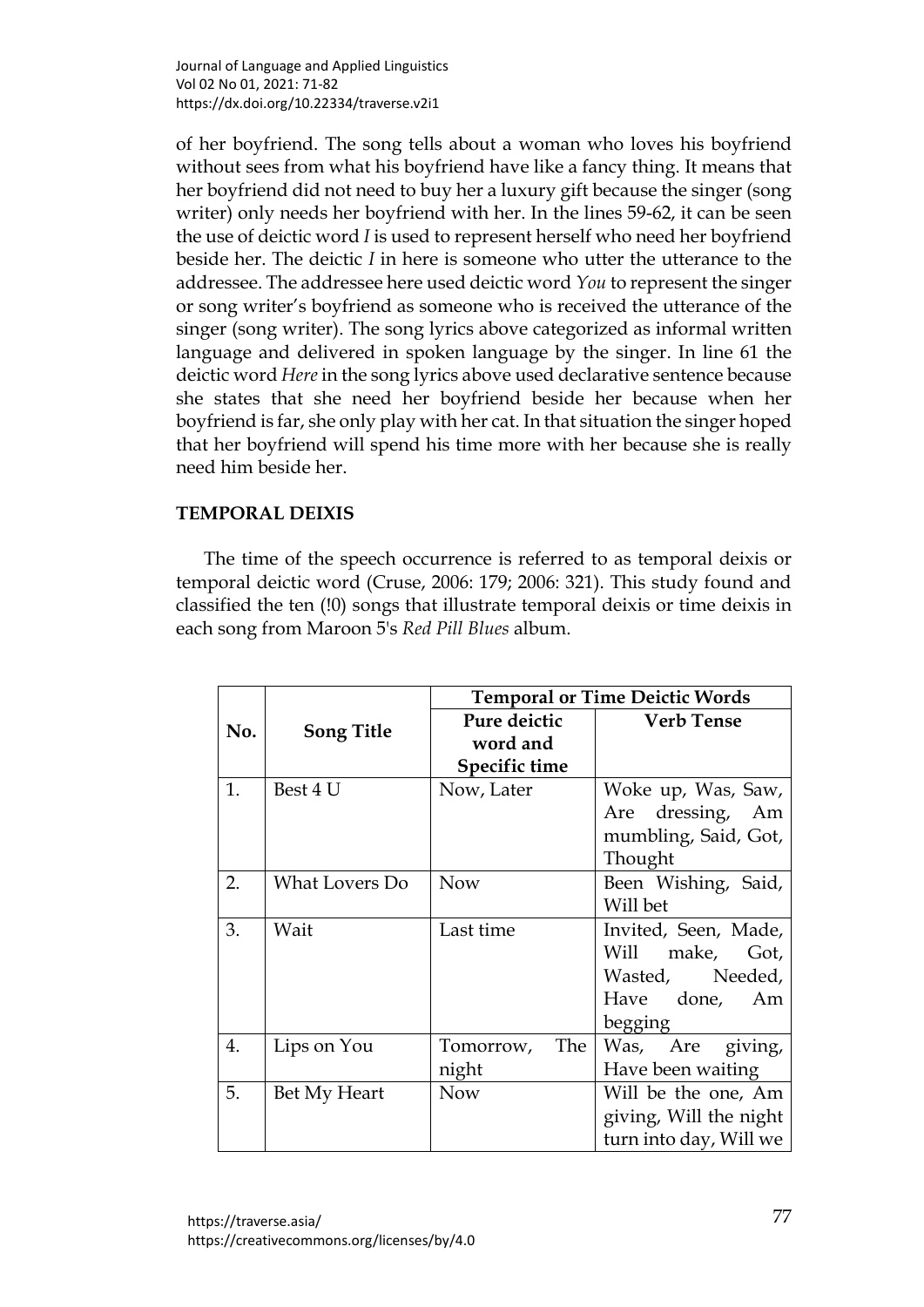|     |                |                          | get closer, Will it be          |
|-----|----------------|--------------------------|---------------------------------|
|     |                |                          | over, Am only hoping            |
| 6.  |                |                          |                                 |
|     | Help Me Out    | $\overline{\phantom{0}}$ | Am getting, Will                |
|     |                |                          | come                            |
| 7.  | Who I Am       | Now, Night               | Will come, Will, Got            |
| 8.  | Whiskey        | Now, September,          | Made, Could have,               |
|     |                | The Night                | Wrapped, Was<br>SO <sub>1</sub> |
|     |                |                          | young, Kissed, Knew,            |
|     |                |                          | Was blind, Was hers,            |
|     |                |                          | Was, never mine,                |
|     |                |                          | Was Reckless, Was               |
|     |                |                          | bittersweet, Was in             |
|     |                |                          | too deep, Had, Used,            |
|     |                |                          | Have left, Have sold,           |
|     |                |                          | Have waited, Said,              |
|     |                |                          | Am running out of               |
|     |                |                          | time, Done, Got off             |
| 9.  | Girls Like You | The<br>Now,              |                                 |
|     |                | weekend, The late        |                                 |
|     |                | night, Sundown,          | Spent, Have taken,              |
|     |                | Last night, The          | Am thinking, Was                |
|     |                | daylight, Six-           | dancing, Were, Am               |
|     |                | Forty Five, The          | coming, Am thinking             |
|     |                | last time, Long          |                                 |
|     |                | ago                      |                                 |
| 10. | Closure        |                          | Knew, Came, Went,               |
|     |                |                          | Planned, Tried, Will            |
|     |                |                          |                                 |
|     |                |                          | go back                         |

 The temporal deictic words can be categorized from the table above into two terms of deictic words, such as pure and specific location of deictic words and verb tense as well. Then, it can be seen that all song lyrics from Maroon 5's *Red Pill Blues* album contain temporal deixis. This study finds ninety five (95) deictic words that belong to temporal deixis, followed by twenty six (26) pure/specific deictic word deictic words and sixty nine (69) verb tense deictic words.

# **Data 3**

I *used* to try to forget her But *now* I smile when I remember

(Whiskey, lines 33-34)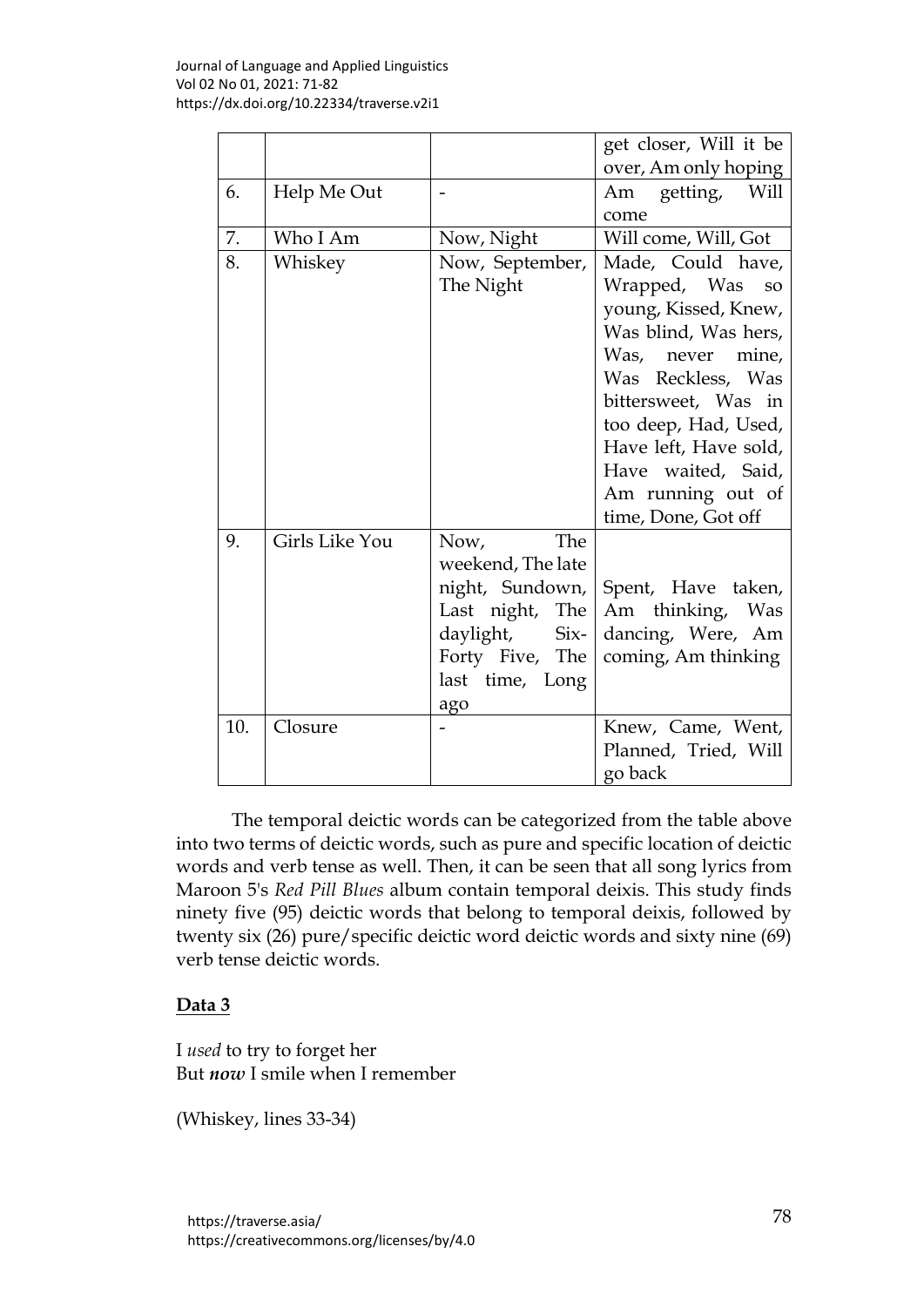In the song lyrics above, the italic bold deictic word *Now* is refers to the temporal deixis as pure temporal deictic word that indicate the timing of an event to the time of speaking. It is categorized as the second type of three major terms of deictic word axis which is at the time of utterance. The deictic word *Now* in this lyrics mean that the singer (song writer) already move on to his ex-girlfriend at the moment.

 The next part is context situation, the deictic word *Now* is used to emphasize the time when the singer or song writer already move on to his ex-girlfriend who is he loved the most in the past. The deictic word *I* in the lines 33 and 34 represent the singer (song writer) as someone who utter the utterance to the addressee. The addressee here is emphasized with the use of deictic word *Her* in the line 33 as the singer or song writer's ex- girlfriend who is received the utterance of the singer (song writer). The song lyrics above is categorized as informal written language and delivered in spoken language by the singer (song writer). The deictic word *Now* in the song lyrics above is used declarative sentence because the singer (song writer) states that at the moment he already can move on to his ex-girlfriend that he really loved in the past. In this situation, the singer (song writer) expected that all of his time that used to forget his ex-girlfriend can makes him become a strong man and happy man now.

## SOCIAL DEIXIS

 Social Deixis refers to the relative social status and familiarity of the speaker and the listener (Cruse, 2006: 166). From ten (10) songs that signify the occurrence of social deixis. This research used the table to provide clear details on ten (10) songs in the song lyrics using social deixis.

| No. | <b>Song Title</b> | <b>Social Deictic Word</b> |
|-----|-------------------|----------------------------|
| 1.  | Best 4 U          | Baby                       |
| 2.  | What Lovers Do    | Baby                       |
| 3.  | Wait              |                            |
| 4.  | Lips on You       | Baby                       |
| 5.  | Bet My Heart      |                            |
| 6.  | Help Me Out       |                            |
| 7.  | Who I Am          | My man, Baby               |
| 8.  | Whiskey           |                            |
| 9.  | Girls Like You    | Babe, Mama                 |
| 10. | Closure           | Baby                       |

 It could be seen from the table above that social deixis exists in five (5) songs from the Red Pill Blues album by Maroon 5. Eight (8) deictic words that belong to social deixis were found in this research.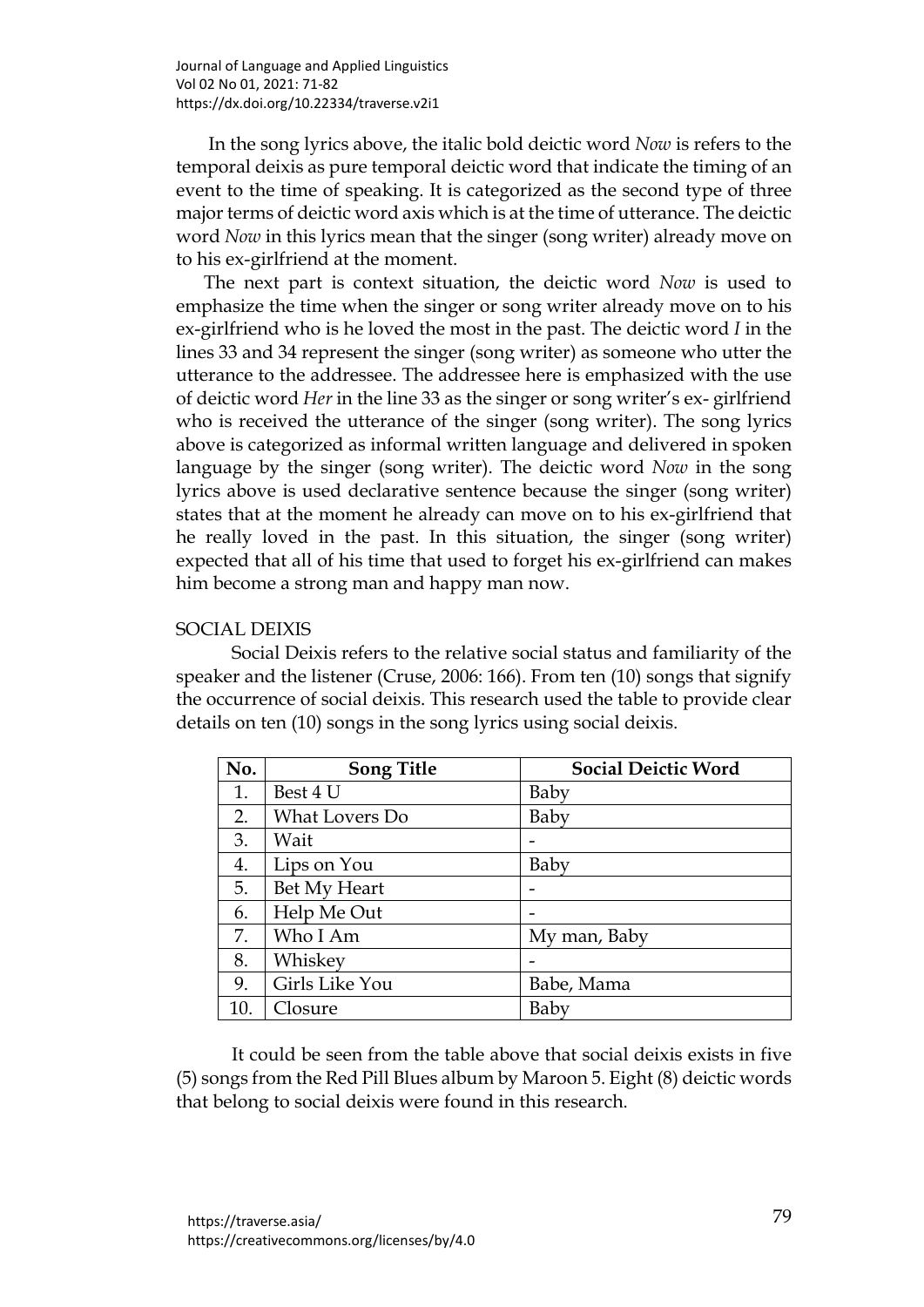# **Data 4**

You keep me connected to you like I was your shadow You're giving me answers to all of my questions here on my pillow, oh Can't nothing get in between us, *baby* 

# (Lips on You, lines 1-3)

 In the song lyrics above, it can be seen the deictic word *Baby* is indicated the term of social deixis because the addressee has intimacy relative to the singer (song writer). The word *Baby* is refers to the singer or song writer's girlfriend who is really special for him. The deictic word *Baby* in the song lyrics above means the singer (song writer) tells his girlfriend that no one can break their relationship.

 For the context of deixis, the use of deictic word *Baby* in line 3 is used to emphasize the singer or song writer's girlfriend who he loves the most. In this utterance, it can be seen, it is about a man who feels happy has a girl like his girlfriend because his girlfriend always care with him and it makes he really loves her. The deictic word *I, Me,* and *My* is used to show the existence of the singer (song writer) itself as someone who utter the utterances to the addressee which is his girlfriend and his girlfriend can be show by the use of deictic word *You* in the song lyrics above as someone who received the utterances of the singer (song writer). The utterances above is categorized as informal written language and delivered in spoken language by the singer. The deictic word *Baby* in line 3 used negative declarative sentence to states to his girlfriend that no one can break their relationship because both of theme really love to each other. In this situation the singer (song writer) expected that he and his girlfriend always become a couple forever.

# DISCOURSE DEIXIS

 Discourse deictic terms refer to points that refer to the use of this to refer to the components of the future discourse and that to refer to components of the past discourse. It can connect ealier discourse points to parts of later discourse (Cruse, 2006:51).

| No. | <b>Song Title</b> | <b>Discourse Deictic Word</b> |
|-----|-------------------|-------------------------------|
| 1.  | Best 4 U          | This                          |
| 2.  | What Lovers Do    | That                          |
| 3.  | Wait              | That, Those, This, These      |
| 4.  | Lips on You       | This, That                    |
| 5.  | Bet My Heart      | This, That                    |
| 6.  | Help Me Out       | This, That                    |
| 7.  | Who I Am          | This, That                    |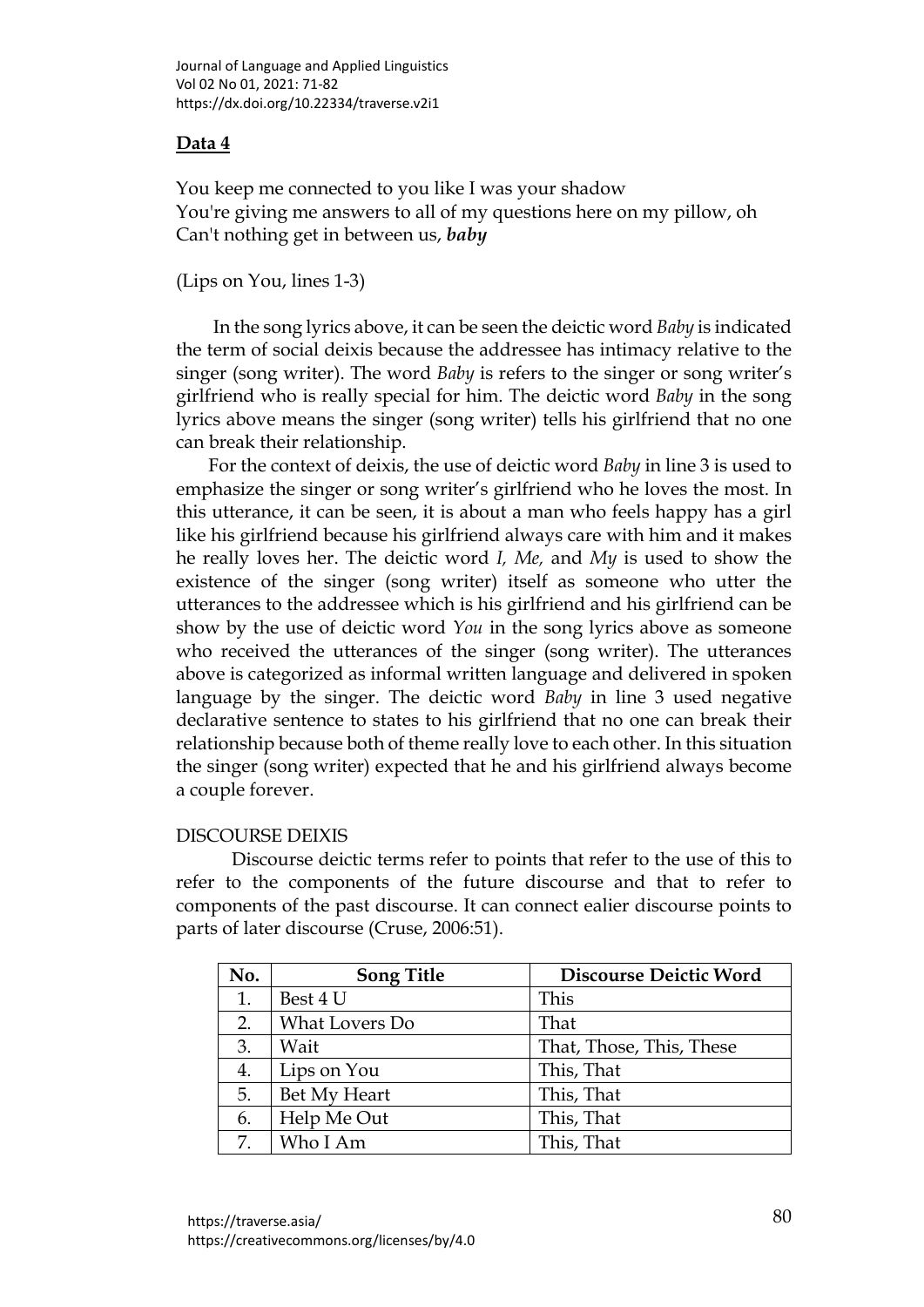Journal of Language and Applied Linguistics Vol 02 No 01, 2021: 71-82 https://dx.doi.org/10.22334/traverse.v2i1

| Whiskey        | That       |
|----------------|------------|
| Girls Like You | -          |
| Closure        | That, This |

 It can be seen from the table above that discourse deixis exists in nine (9) songs from the *Red Pill Blues* album by Maroon 5. Twenty eight (28) deictic terms belonging to the discourse deixis were found in this research.

### **Data 5**

Can we talk for a moment? Got *these* feelings *that* I'm tired of holdin' on Wasn't tryna get wasted I needed more than three or four to say *this*, ohh (Wait, lines 15-18)

The use of italic bold deictic word *These* in the lyric above is indicated the discourse deixis because the singer (song writer) described the feeling that he feels and the feeling that he feel only the singer (song writer) knows about that feeling. The deictic word *These* in here means that the singer (song writer) cannot hold the feeling that he felt to his crush.

The next part is context of deixis, the deictic word *These* in line 16 is used to emphasized the feeling of the singer (song writer) to his crush and it can be seen the singer (song writer) cannot hold the feeling that he felt because he already hold that feeling for the long time. The existence of the singer (song writer) can be seen by the use of deictic *I* in the song lyrics above as someone who utter the utterances to the addressee which is his crush. The singer or song writer's crush can be seen by the use of deictic word *We* in the song lyrics above as someone who received the utterances of the singer (song writer). The utterances above is categorized as informal written language and delivered in spoken language by the singer. The deictic *These* in line 16 used declarative sentence because the singer (song writer) states about his feeling to his crush that he cannot hold again because he felt tired. In this situation the singer (song writer) expected that he can talk to his crush about his feeling.

#### **CONCLUSION**

The conclusion of this research is that all types of deixis which are person deixis, spatial deixis, temporal deixis, social deixis and discourse deixis occurs in the *Red Pill Blues* album of Maroon 5. The dominant used in these song lyrics is person deixis of all types of deixis with 321 data discovered and followed by temporal deixis with 95 data discovered, then discourse deixis with 28 data discovered, spatial deixis with 16 data